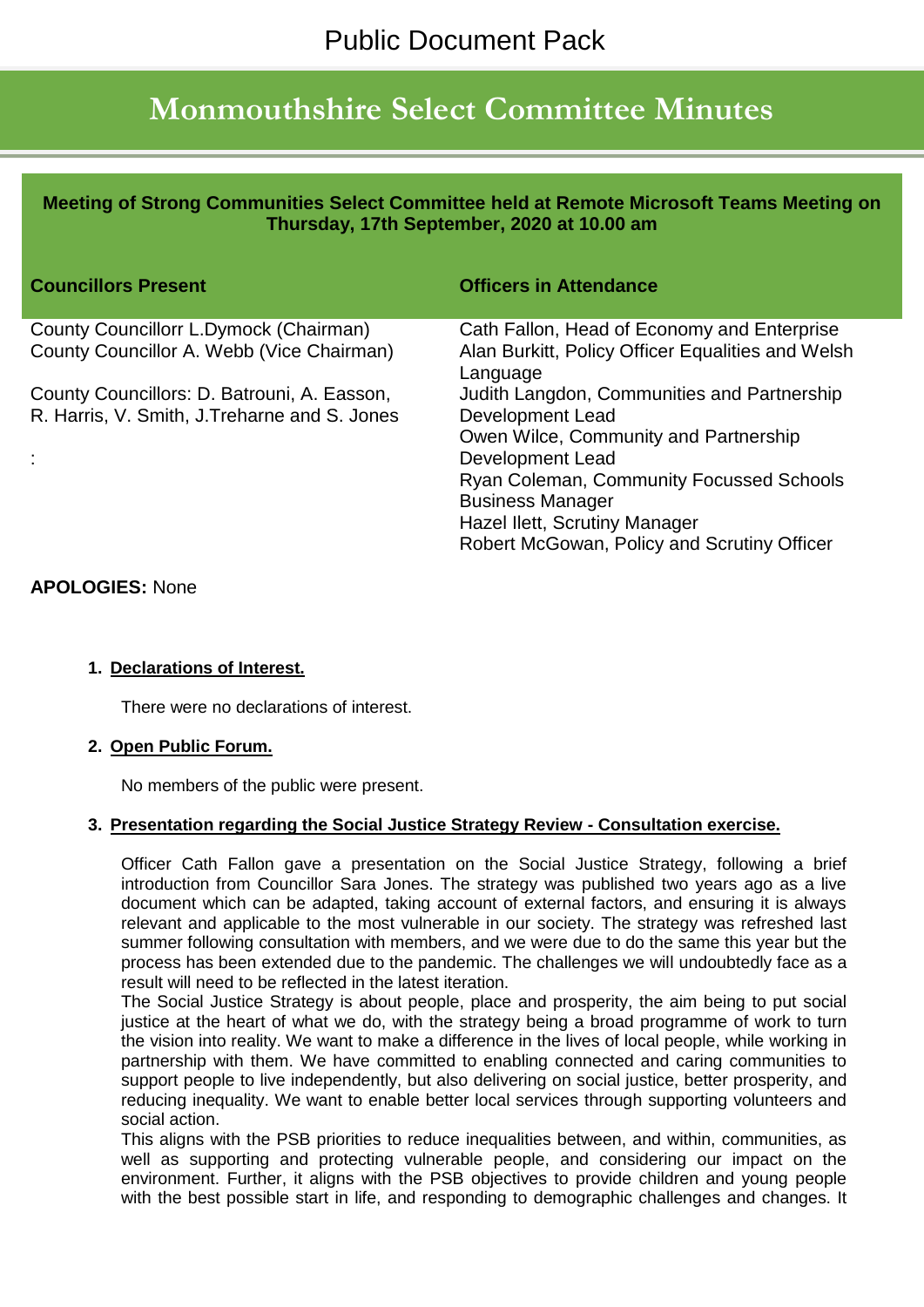

also allows us to develop opportunities for communities and businesses to be part of an economically thriving and well-connected county.

The Community And Partnership Development team drives the Social Justice Strategy, working as a bridge between community needs and aspirations. We have concluded that area working and community development works well. Some of our area clusters have more engagement and are better attended than others, but we are working in an environment in which there are other opportunities to engage.

There have been some positive developments because of the team's partnership work, in our youth support services network and community cohesion approaches, which have been essential, especially during the pandemic, in terms of how we engage with our BAME residents. The Community Focussed Schools Programme, working directly with schools, volunteers and parents to capture and mobilise our social capital, has also been positive.

Prior to Covid-19, we felt that we needed to promote the plan more widely, both internally and externally, but with a stronger focus on community development. 'Be Community' ensures we are providing the best possible support and advice to our volunteers. We are also maximising Flexible Funding to ensure that we can help when we see a real need in the community. We have found that as we have committed as an authority, town and community councils will follow. We felt it was important to look at our Partnerships and PSB, asking if our Partnership structure is too complicated, with areas of overlap or duplication, and ensuring that the community is an equal partner.

Once the pandemic hit, our work changed dramatically, with the focus shifting to volunteers and community groups shopping for residents, picking up prescriptions, etc. This was coordinated through the Volunteer Action Group Virtual Network. A Volunteer Safe Recruitment Team was set up to ensure we were undertaking the right checks on volunteers. The Need Team ensured that the right support was put in the right place – we realised quickly that we needed to work very closely with Social Services to triage every enquiry we had. Through the Monmouthshire Digital Community Exchange we connected digitally to maximise those opportunities, while also bringing our Third Sector partners into the relationship, ensuring we had the most volunteer and specialist support possible. This has involved 76 colleagues from 15 different teams and 3 external organisations. 765 contacts were made, with 227 volunteers addressing 537 requests for help.

The PSB is now looking towards adopting a place-based approach to partnership working, with a focus on prevention and early intervention. The PSB provides governance and direction to the teams, ensuring the report is multi-agency, not duplicating efforts and is as coordinated as possible. Emphasis on working successfully via the Virtual Network is important in advance of a potential second lockdown. Next steps: we feel it is a neighbourhood networks approach and maintaining cross-directorate working and the momentum we currently have. Targeted, evidence based and data driven delivery is very important – we are at the point now where we can identify specific households in specific areas, then provide the right kind of support. We also need to make sure that teams have a permission structure and the support that they need, too.

In terms of policy coherence, we need to consider how our revised social justice strategy looks in light of the changes. Clearly, we need to keep social justice at the heart of everything we do. We are looking now at reducing disadvantages, and intergenerational justice. Within the overarching strategy, we have targeted action plans for tackling poverty and inequality, which have been in development for a while – we are working on a document that should be ready for consultation soon. We also have a Food Development Action Plan, as food insecurity is a big issue. We are looking at how this links with our local supply chains, and from an economic wellbeing perspective. Mental health/wellbeing and social isolation also play into this. We are working with our Housing colleagues to address homelessness. The policies will be integrated with the Equalities Plan and Colleague Community Volunteering Framework.

There was a motion earlier in the year from Councillor Batrouni regarding the need for a specific theme in the Tackling Poverty & Inequality Action Plan. We have refocussed the role of Judith Langdon and Ryan Coleman, who are looking now at the theme of achieving equitable prosperity and preventing our citizens from experiencing poverty. However, we recognise that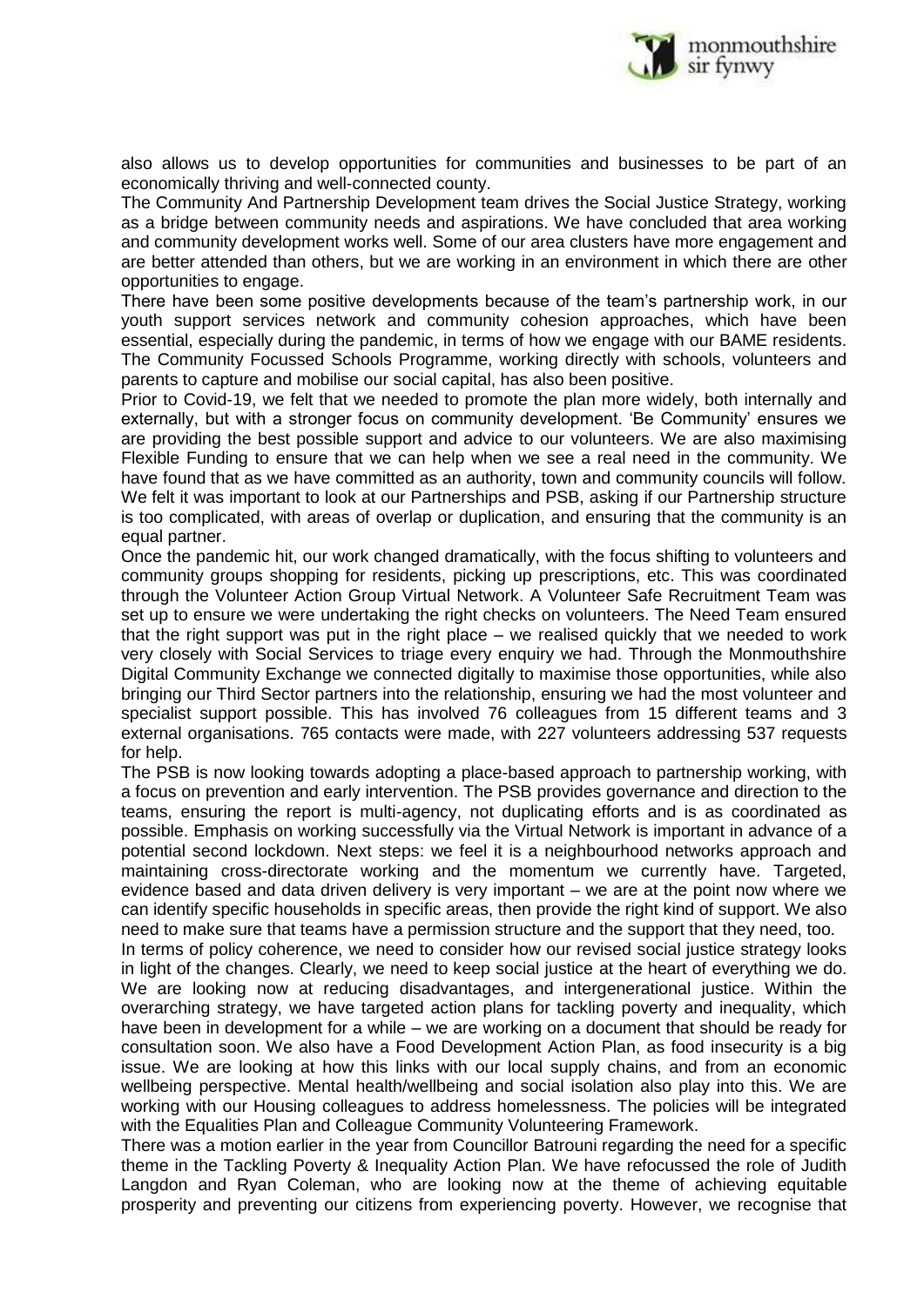

despite our efforts there will be points in people's lives in which they experience financial hardship. When this does occur we will come together to provide support to make the experience as brief, infrequent and manageable as possible. We will help people to emerge from that experience with greater levels of resilience.

There is a huge amount of data behind this, which Officers Langdon and Coleman have been working on. The priorities are Employability skills and employment support, In-work poverty, Mental Health and emotional support, equitable support for isolated poverty, and crisis prevention. Our activities are focussed on support for individuals, families and households to build self-resilience; creating prosperous and supportive neighbourhoods to enable communities to build local resilience; working towards a connected county where people and communities can thrive and inequality is reduced; inequality; and using our leverage to influence the structural causes of poverty and disadvantage, working collectively to improve opportunities for prosperity for all.

We are in consultation now with our PSB partners to implement place based working structures, and revising our Social Justice Strategy to include preparation of individual Action Plans. We will present that revised strategy to the next Social Justice Advisory Group and to Cabinet for approval.

#### **Challenge:**

Officer Judith Langdon answered the members' questions.

## *The strategy talks about tackling inequality – what type of 'inequality' does this refer to?*

'Inequality' has the potential to cover a wide number of areas. At the moment it is shorthand for 'Income Inequality'. We are fortunate to have an increased amount of data on that, which makes it easier to show the extent of the inequality in a visual way. That is therefore our primary focus, though perhaps more important is the lived experience as a consequence of that inequality. We will therefore look at aspects such as how income inequality is manifested in educational disadvantage, food insecurity, etc.

#### *In 'tackling poverty', whom are we defining as poor?*

This is a complex issue. There are standard measured used in terms of low income, either below 50% or 60% of median income, but this doesn't necessarily equate to the same thing as 'poverty'. The reason why there isn't a single nationally agreed definition is that it is possible (as shown, for example, by the work of the Joseph Rowntree Organisation) to be below 60% but as a single household with relatively low outgoings, which then doesn't necessarily equate to poverty. Equally, there can be people who are closer towards the threshold but whose lived experiences will be closer to what we recognise as poverty. We have discussed this as a partnership group; hopefully, when the action plan comes forward supporting the strategy, we will expand on a shared understanding of we mean by 'poverty'.

#### *Is there a specific budget for the two new officers, and how does it work?*

There isn't a specific, dedicated budget for this area of work but there is a considerable amount of resource that sits behind work that addresses poverty and inequality. In particular, as Cath Fallon mentioned, we are going to look at the recommissioning of the Housing & Communities Grant over the next 6 months or so, which has a significant resource behind it. It is largely a matter of how we intelligently use and apply our resources as an authority to make the best possible impact.

*When will the committee see the KPIs, so that we can hold the Cabinet member and officers to account?*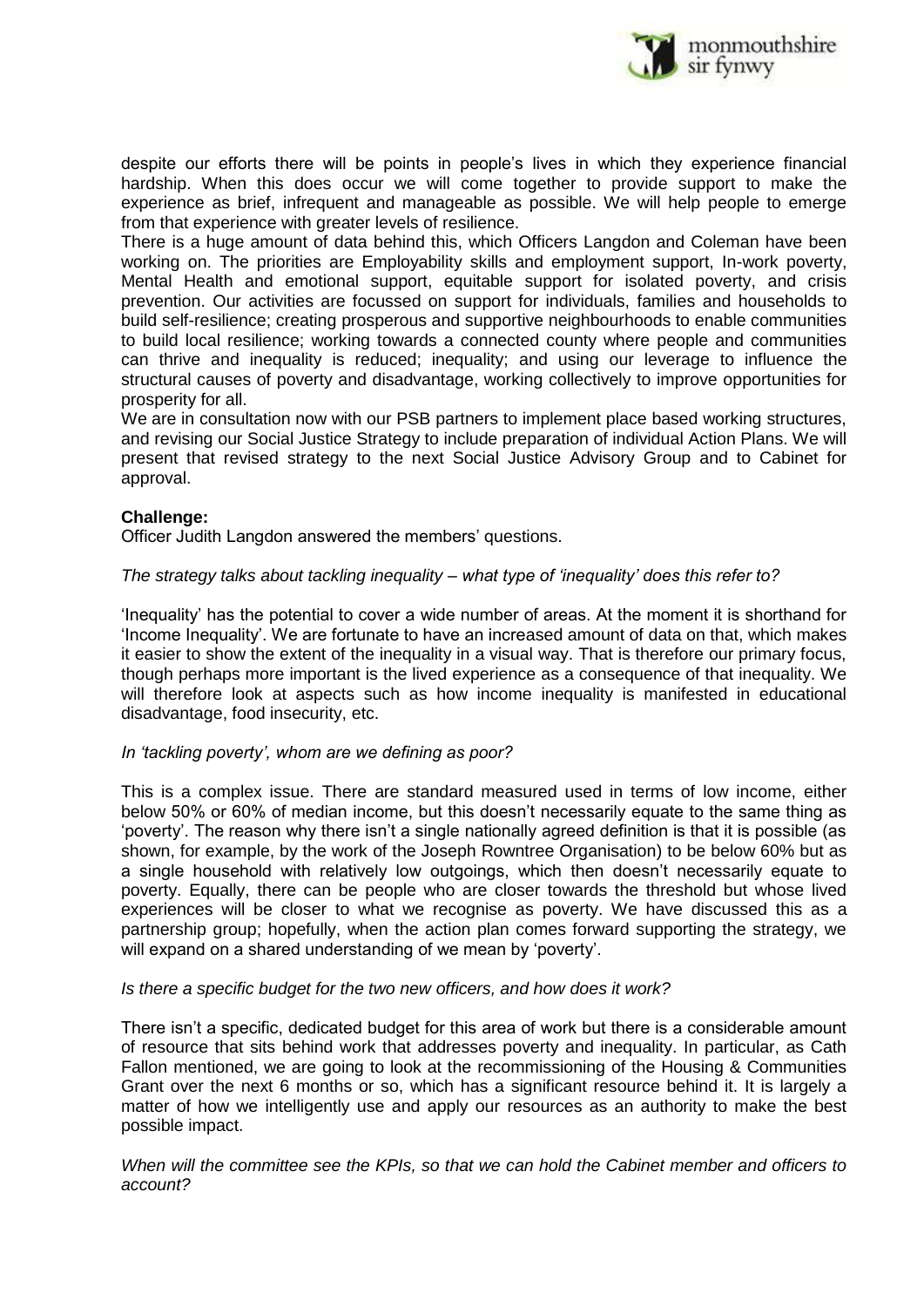

This is a high level presentation. There is an enormous amount of data sitting behind it. When the full action plan comes forward as part of the strategy, it will be clearly seen that that there is a lot of KPI data in it.

*The new trend, as shown in two recent reports by IFS and the Social Justice Commission, is that income inequality is reducing but wealth inequality is increasing hugely. Will you consider this problem?*

Yes, this is a very important point which we recognise and will certainly consider in our work.

*Housing is key: child poverty doubles when housing costs are considered, for example. Is this area being given the necessary attention?*

Housing is essential for a good quality of life. The priority is high level set of immediate areas for action. There is a huge amount of existing work that continues. The Housing & Communities Grant highlights that housing underpins a huge amount of this work; therefore, the absence of the word 'housing' in the list of priorities should not be interpreted as indicating a lack of attention to housing. This should be evident in the full action plan.

*Why is there no mention of social mobility? Concerning education, are we considering implementing individual action plans much earlier than GCSE age, with the hope of an improvement in our figures later on, as those children grow up?*

One of the two officers that have been brought in to work on poverty and inequality has worked until this point on the community-focussed schools programme, an area in which we have been ahead of the game. We have looked at how we can harness all of the assets of a local community to help support the education and life chances of the least advantaged in our schools. The programme has been running for around 18 months, and because of its importance, the officer has been brought into this poverty work. He is integrating the programme's work into this wider work on poverty and inequality. There are a developed set of KPIs around education, FSM attainment gaps, etc. that feature explicitly in the overarching strategy.

#### **Chair's Summary:**

The work by officers during the pandemic has been excellent in supporting the communities across Monmouthshire. Councillor Batrouni raised a number of points: he wishes to know the details of the partners with which we are working, and asked for the definition of inequality on which we are operating. We discussed the complex matter of how we define being 'poor', social mobility, and the budget for the two officers. We would like to see KPIs in place so that officers and Cabinet members can be held to account. Cath Fallon confirmed that officers will take these points forward when the individual action plans that sit behind the overarching social justice strategy come through.

#### **4. Welsh Language Monitoring Report 2019/20 - Scrutiny of Performance.**

Officer Alan Burkitt presented a verbal report on the Welsh Language in Monmouthshire. This is a legal requirement by the Welsh language Wales measure 2011, consisting of giving an overview of performance to the Welsh language Commissioner; we then receive a reply with the commissioner's own assessment. The translation service is very busy; for that, many of the 176 Welsh language standards with which we have to comply consists of providing information, documentation, etc. Our service is excellent, run by Becky Davies, who allocates and records. Around 18 months ago, we calculated that we translate 1.6 million words per annum, which is considerably more than before the Welsh language standards were introduced. The take-up from staff is excellent – I very rarely see a document that has gone out without a Welsh translation. The website is fully bilingual.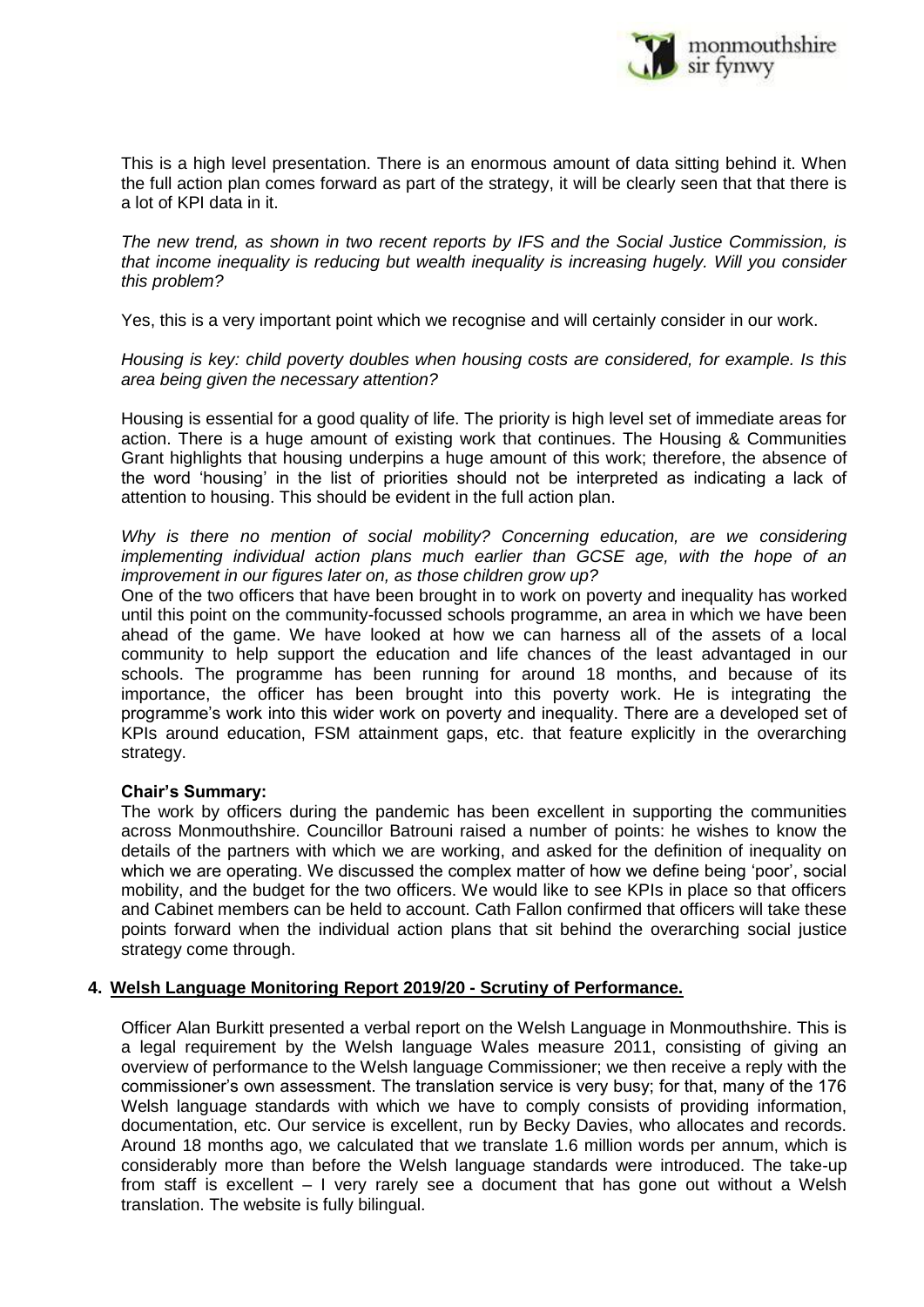

Workforce planning is a requirement looking at what resources are available within departments, essentially an audit of who in those departments has Welsh language skills, from fluent down to learners. Something that Monmouthshire has done lately is that all vacancies are now 'Welsh Language – Desirable' – considering that we have 10,000 Welsh-speaking residents in Monmouthshire, there isn't a job in which Welsh language skills are not desirable. The key issue is that frontline staff numbers, i.e. jobs advertised as 'Welsh Language – Essential', are low. This brings challenges. It is already hard to appoint to certain roles in Monmouthshire, particularly in Social Care, and we do not have a large turnover of staff. It is therefore difficult to build that critical resource. We have 34 fluent non-school based Welsh speaking staff out of approximately 2,000. There was a Quality Assurance Report meeting this week in which the commissioner identified that the number of frontline staff in some local authorities is poor. There are 34 fluent speakers in the council now, compared to 28 when I started. In 36 vacancies last year, only 1 was designated as 'Welsh Language – Essential'.

We have received no official complaints, which is obviously positive. We have only ever had 1 complaint, against which we successfully challenged. There are some complaints, however – I often receive emails pointing me towards various issues, which we address immediately.

As well as recruitment, a big issue is that we aren't proactive with the services we offer. If someone requests something, we then try to provide it, rather than offering things through the medium of Welsh in the first instance. The commissioner, as part of his report, conducts a 'mystery shopper' activity in which receptionists etc. are addressed in Welsh and if there isn't an effective response, it is concluded that the organisation in lacking in its skills. This is something we need to look at seriously for a future review. The good news is that I think everything else in place here, including the enthusiasm and support of officers. Fortunately, the attitude in Monmouthshire is that if something needs to be done, it will be done properly; this is excellent, but we need to be more proactive.

#### **Challenge:**

#### *Regarding recruitment, why is 'Do not require Welsh' written on some job adverts?*

This option has always been on there. I reviewed these matters with HR, as there are a lot which say Welsh skills aren't required. We agree that, in Wales, everyone has an ability in the language, no matter how small, and we have therefore moved away from writing this. There is now more focus on 'Desirable'. Those with Welsh skills tend to be appointed not for that reason, with their proficiency in the language being discovered later.

#### *How do we compare to other local authorities on the England/Wales border?*

Powys has a substantial Welsh-speaking area, from Ystradgynlais to Machynlleth, but with fewer speakers the closer it gets to the border. There is still Welsh-medium education there, though. There are far more speakers in Caerphilly, while there are not many in Newport, and we probably have more speakers than Blaenau Gwent. We are probably on a par with Torfaen, and therefore low overall. We are missing something when it comes to getting the children coming out of Welsh-medium education: we should be telling them that if they have Welsh language skills, we want them here in Monmouthshire. It is an essential skill in cases such as, for instance, dementia patients who are struggling to communicate in English because they have reverted to Welsh. It is something of a chicken-and-egg scenario in terms of us offering Welsh and people asking for it.

#### *The report mentions 10,000 Welsh speakers in Monmouthshire, approximately 10% of the population, while Welsh Government has the aspiration for 30% Welsh speakers by 2050. Is this goal achievable for Monmouthshire?*

Welsh Government wants 1 million Welsh speakers by 2050, which is approximately one-third of the population. The census is the most accurate figure for speakers, but we haven't had a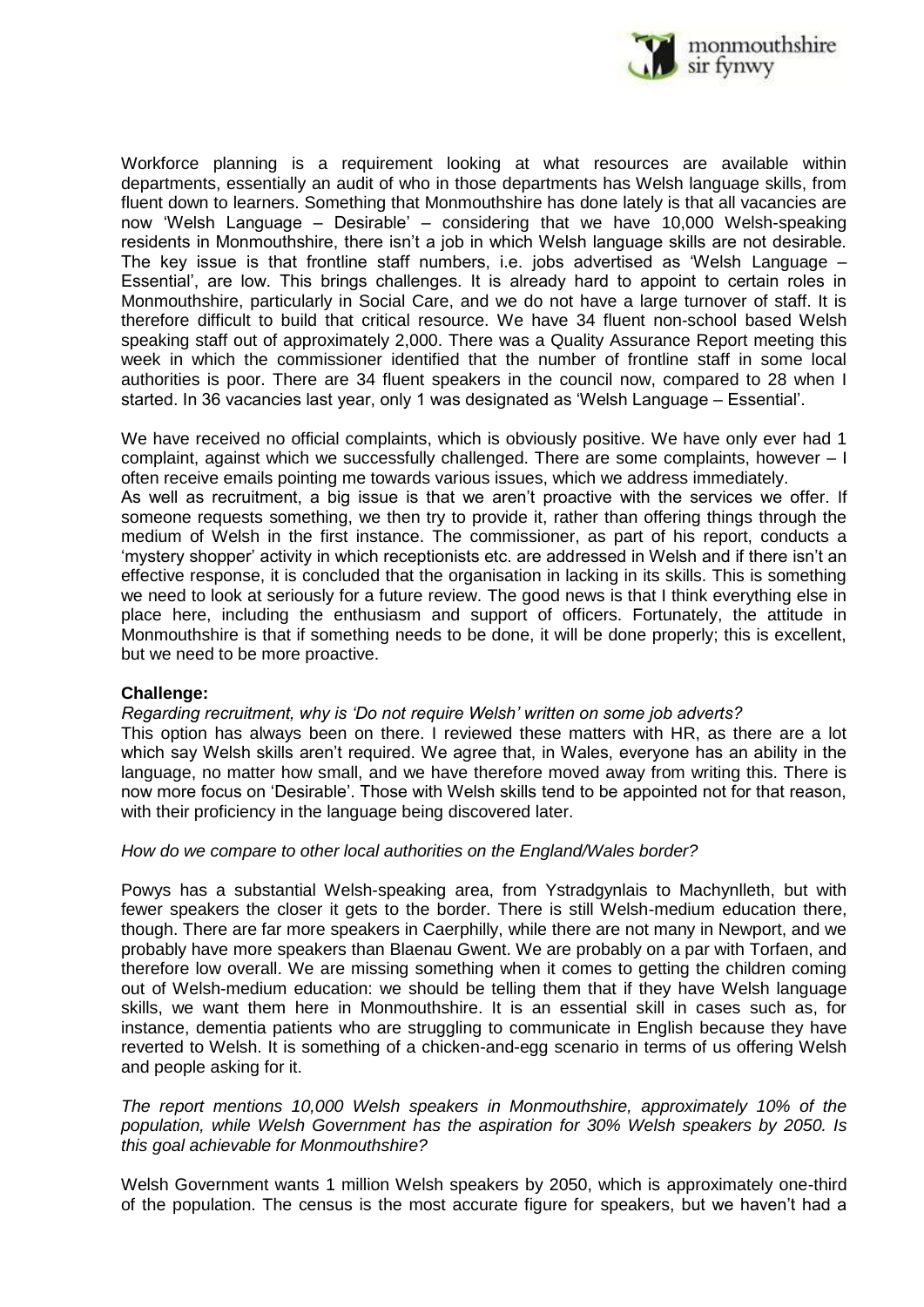

census since 2011, based on 2010 statistics. At that time, it was 8500 speakers, 9.9% of Monmouthshire. That was one of only two places that had seen an increase since the previous census of 2001. It is a massive challenge for the county. The upcoming primary school will certainly help. The number of people learning through Adult Education Centres and Coleg Gwent is excellent. We offer our staff a comprehensive training package as well, with a take-up last year of around 70. This year it has been less because of Covid-19. We need to continue as we are, with an emphasis on promoting the language, and trying to get more Welsh speaking staff into our authority. Then, more people will use it and value it. Holding the Eisteddfod again will hopefully have helped. The demographic is not just about learners, as a lot of people move into this area from elsewhere in Wales, bringing their Welsh language skills with them, accounting for a lot of our numbers. Also, there are English people who have learned Welsh.

When the commissioner looks at Monmouthshire, do they take into account that we have a lot of *Bristolians living here, which will affect the number of Welsh speakers in the county considerably?*

This is a very good point. We have met with Aled Edwards, the new commissioner, who is from a border county himself, and therefore familiar with the challenges. Standards want everyone to reach the same level at the same time, which I have always felt isn't plausible. Due to the point from which we are starting, we might never reach the level of other counties such as Ceredigion. I think the new commissioner appreciates that Monmouthshire, and the other SE Wales authorities, do a really good job with limited resources. I think he would need to factor Bristol in, but if those children are given a good Welsh language education then they have the same chance as anybody of speaking the language. I think the commissioner has a good grip on the demographic issues in Wales, and knows that we in Monmouthshire are doing our best. Where he might, and should, push us is on the Welsh language 'essential' i.e. increasing the number of speakers in our workforce: whether we give the thousands of children who have gone through Welsh language education the chance to come and work for our authority. This would be a valid criticism, along with how proactive we are in the services we offer.

#### *Llanover used to be home to a number of Welsh speakers, do we know if it still is, and to what extent?*

No, I know that Lady Llanover was a patron of the Welsh language but I don't think there are many speakers there now. There used to be a Welsh school there. Our biggest numbers are around the Welsh schools: Abergavenny and the Caldicot area.

#### **Chair's Summary:**

Councillor Easson raised the important matter of the Eisteddfod in promoting the Welsh language. Councillor Batrouni raised a valid point about the commissioner accounting for Monmouthshire's location, and our influx of people from Bristol. He also noted Officer Burkitt's fantastic work in promoting the Welsh language in Monmouthshire.

#### **5. Burials - Member investigation - verbal feedback.**

Councillor Val Smith presented a verbal report (full written form to be emailed to members later). The report highlighted numerous points, in order to raise the question of whether Monmouthshire County Council could provide a total bereavement service for residents. Councils are well placed to make a strong business case; Kettering Borough Council and Wigan Council serve as successful examples. Funerals are often a 'crisis' purchase for families, and funeral 'poverty' is increasing: people are unable to meet the costs involved, borrowing (including payday loans) and taking on debt to do so. The Cardiff Bereavement Service is another example of a successful programme helping communities to deal with this difficult time.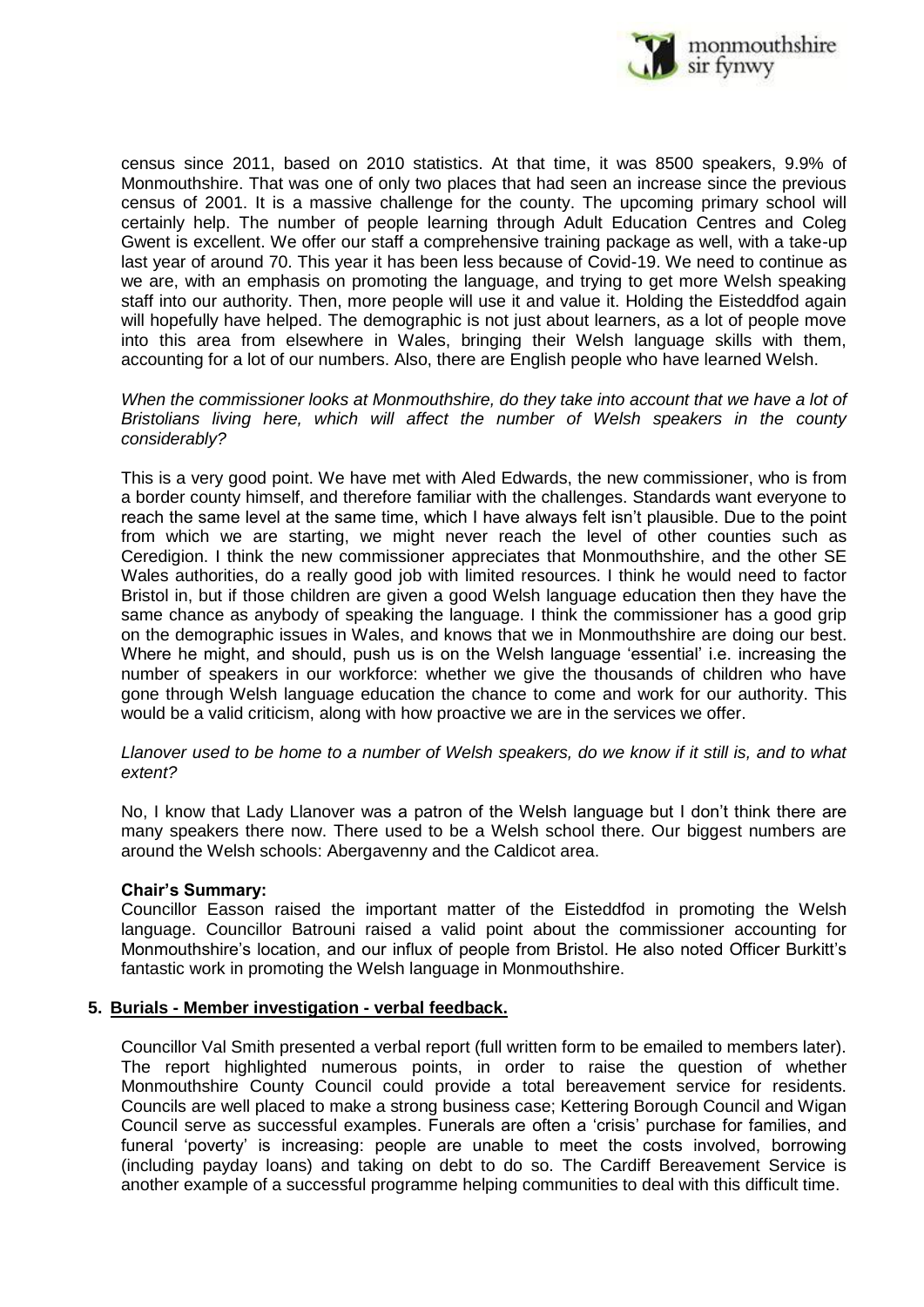

The report also considered the lack of standards for conduct or training in becoming a funeral director, and the increasing problem of space for burials, along with innovative companies such as 'Recompose' in the USA, which are changing the process of dealing with bodies. The report also drew attention to the disparity between councils of the cost of funerals and burials, and the sharp increase of prices overall in the last decade. An additional problem is that of death notifications, with families needing to notify numerous agencies on the death of a loved one; the government's 'Tell Us Once' initiative is making excellent progress on this front. As a council, we need to look at whether we can do a better job in making funeral organisation as easy and stress-free as possible, and see this as a useful initiative.

## **Chair's Summary:**

Thank you to Councillor Smith for this report. This subject is of course important to everyone, as we will all face these concerns in our lives, perhaps on many occasions. The variety of available options is surprising – composting, etc. Donation to science is another important option. The variation in costs is also surprising. Councillor Easson wished to make the following point about Dewstow Cemetery in Caldicot, which has been very successful: it was a Finalist for Best Kept Cemetery 2016 at the Good Funeral Awards, and has a Green Flag. The cost of opening a plot is half the price of anywhere else in Monmouthshire. The local authority in Caldicot has managed the cemetery since 1962 and is nearly full. Negotiations have taken place to buy a plot of land above the cemetery for extra burials in the coming years. It is therefore a strong example of good practice.

## **6. To confirm the following minutes:**

## **7. Strong Communities Select Committee dated 12th March 2020.**

The minutes of the meeting held on the 12<sup>th</sup> March 2020 were confirmed as an accurate record.

## **8. Joint Meeting - Economy and Development Select and Strong Communities Select Committees dated 21st July 2020 (to follow).**

The minutes of the meeting held on the 21<sup>st</sup> July 2020 were confirmed as an accurate record.

## **9. Strong Communities Select Committee Forward Work Programme.**

The Work Programme has been updated since the agenda was dispatched. One addition is the Members' Seminar next week on Waste & Recycling, followed on 28<sup>th</sup> September by a Special Scrutiny Committee on changes to Waste & Recycling prior to a Cabinet decision on  $7<sup>th</sup>$ October. The way in which we can receive public submissions, given that we are not meeting in the chamber, is currently being discussed. There is also a special Joint meeting on 19<sup>th</sup> October regarding Budget Recovery plans. All Scrutiny members will be invited. There will be the need to organise a special joint meeting with Economy & Development Select in late October to look at the car parking review.

The meeting on 12<sup>th</sup> November will consider public protection and the Covid response, and the registration and Covid response. The final meeting of the year on  $17<sup>th</sup>$  December will look at Strategic Equality plans and public toilets, scrutinising the process on implementing a strategy, before updating Welsh Government.

## **10. Cabinet & Council Forward Work Programme.**